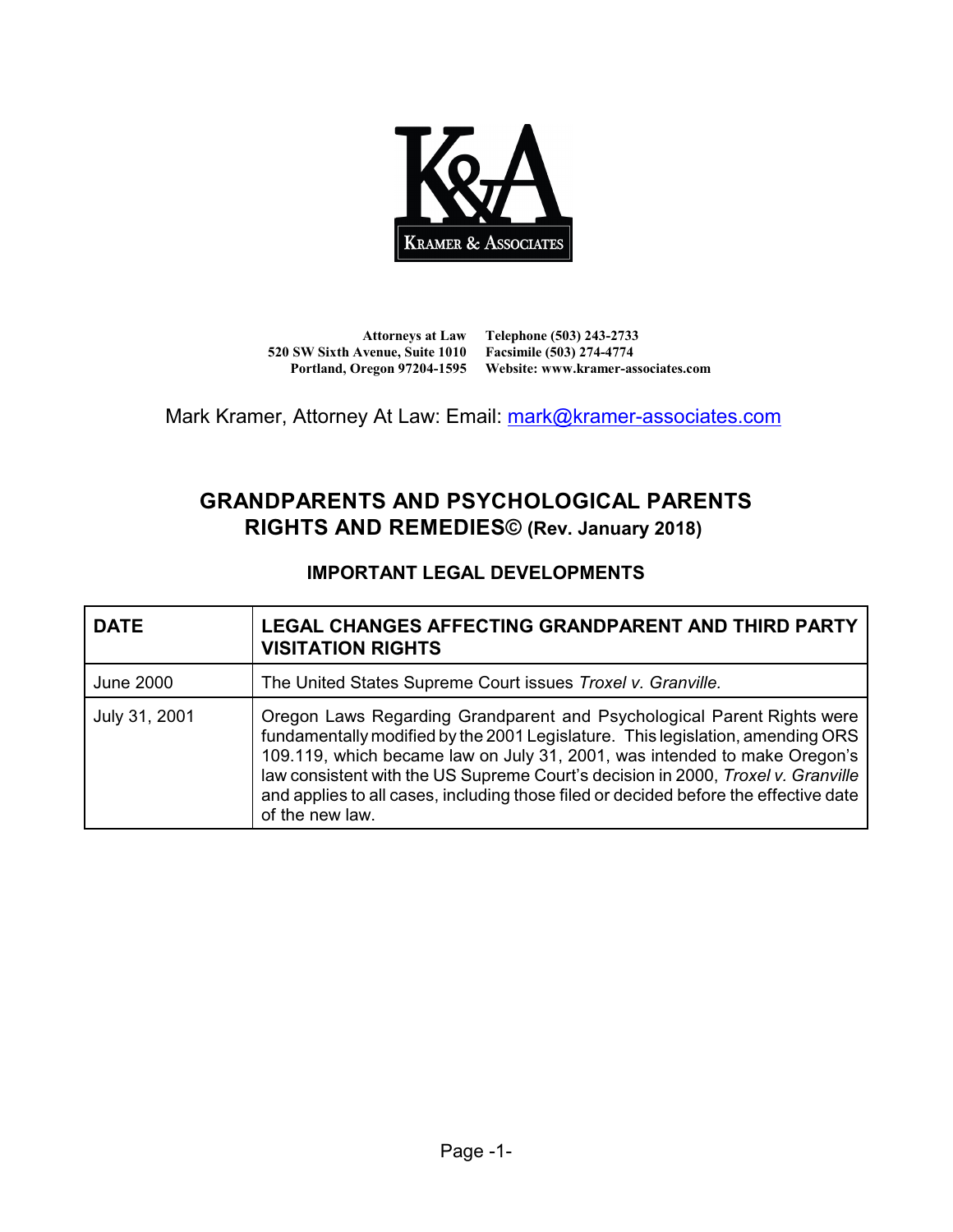| June 10, 2004 | TROXEL APPLIED IN OREGON - THE NEW STANDARD                                                                                                                                                                                                                                                                                                                                                                                                                                                                                                                                                                                                                                                                                                                                                                                                                                                                                                                                                                                                                                                                                                                                                                                                                                                                                                                                                                                                                                       |
|---------------|-----------------------------------------------------------------------------------------------------------------------------------------------------------------------------------------------------------------------------------------------------------------------------------------------------------------------------------------------------------------------------------------------------------------------------------------------------------------------------------------------------------------------------------------------------------------------------------------------------------------------------------------------------------------------------------------------------------------------------------------------------------------------------------------------------------------------------------------------------------------------------------------------------------------------------------------------------------------------------------------------------------------------------------------------------------------------------------------------------------------------------------------------------------------------------------------------------------------------------------------------------------------------------------------------------------------------------------------------------------------------------------------------------------------------------------------------------------------------------------|
|               | In O'Donnell-Lamont and Lamont, 337 Or 86 (2004), the Supreme Court reversed<br>the Court of Appeals and restored custody of the children to grandparents. The<br>Supreme Court's decision brings some much needed clarity to the application of<br>Troxel as well as the post-Troxel version of ORS 109.119. Contrary to several<br>prior Court of Appeals decisions, the Supreme Court held that it is not necessary<br>that a third party overcome the Troxel birth parent presumption by demonstrating<br>that the birth parent would harm the child or is unable to care for the child.<br>Rather, the Supreme Court adhered to the legislative standard that "the<br>presumption could be overcome by a showing, based on a preponderance of the<br>evidence, that the parent does not act in the best interest of the child." Id. at 107.<br>While a parent's unfitness or harm to a child can be strong evidence to overcome<br>the <i>Troxel</i> (and ORS 109.119) birth parent presumption, that presumption may<br>be rebutted by evidence of any of the enumerated factors as well as other<br>evidence not specifically encompassed by one of the statutory factors. "The<br>statutory touchstone is whether the evidence at trial overcomes the<br>presumption that a legal parent acts in the best interest of the child, not<br>whether the evidence supports one, two, or all five of the nonexclusive<br>factors identified in ORS 109.119 (4)(b)." Id. at 108. |
|               |                                                                                                                                                                                                                                                                                                                                                                                                                                                                                                                                                                                                                                                                                                                                                                                                                                                                                                                                                                                                                                                                                                                                                                                                                                                                                                                                                                                                                                                                                   |

### **1. The Presumption that a Legal Parent Acts in the Best Interest of the Child/Rebutting the Presumption.**

Oregon law now establishes a presumption that a legal parent acts in the best interest of a child in cases where a third party seeks custody or visitation rights. The presumption may be rebutted by a number of factors, including:

- I. If the petitioning person is or recently has been the child's primary caretaker;
- ii. The legal parent is unwilling or unable to care adequately for the child;
- iii. If the child would be psychologically, emotionally or physically harmed if no custody or visitation relief was ordered;
- iv. The legal parent fostered, encouraged or consented to the relationship between the child and the third party;
- v. Granting the requested relief would not substantially interfere with the custodial relationship between the legal parent and the child; and
- vi. The legal parent unreasonably denied or limited contact between the child and the third party.

Upon the request of the legal parent or the third party, the court may order that a custody or visitation study be performed at the expense of either the legal parent, the third party or both. A attorney may be appointed for a children at the request of the child (mandatory appointment) or at the request of one of the parties (discretionary appointment).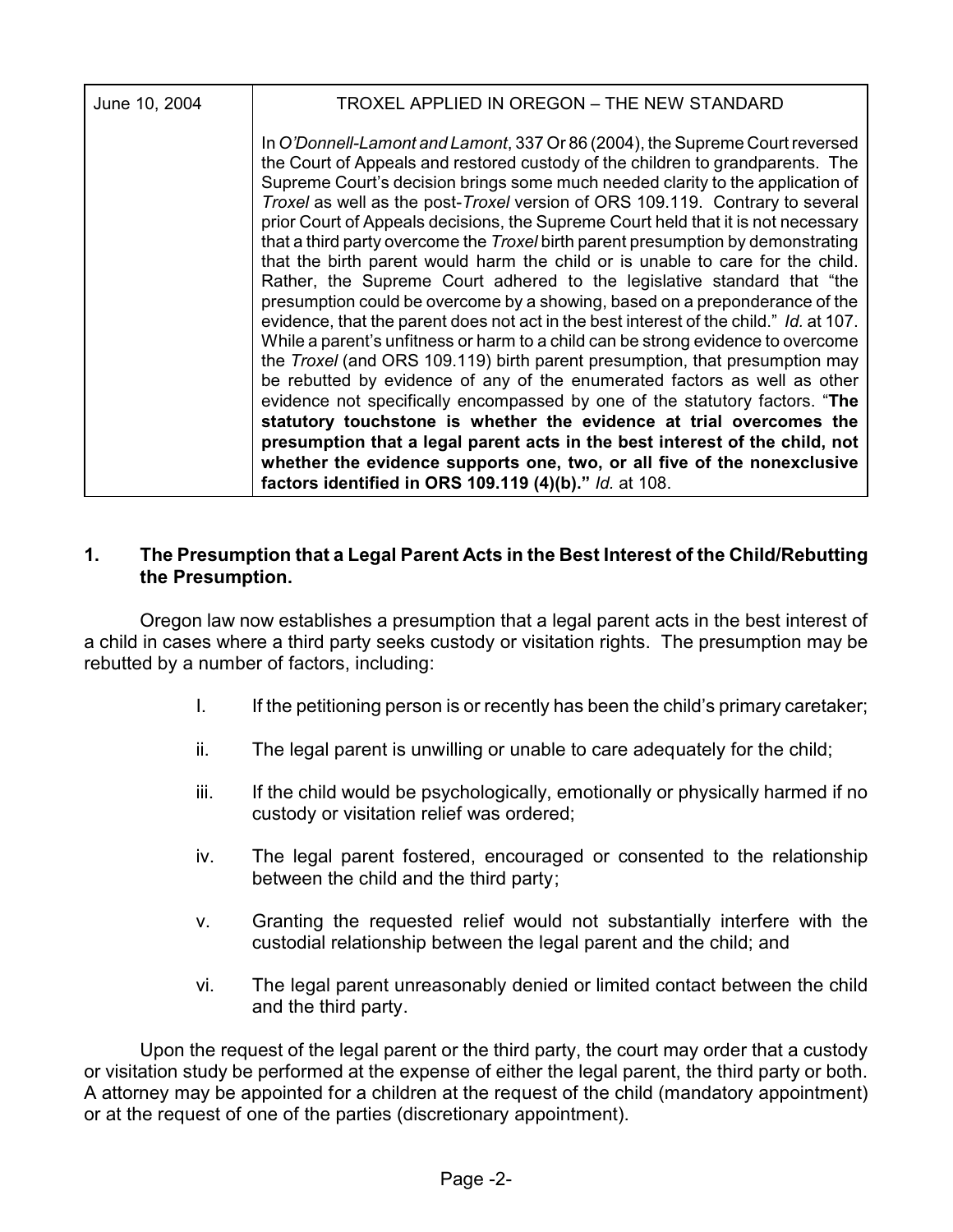## **2. Psychological Parents' Rights--Visitation.**

### a. Authority. ORS 109.119.

b. Eligibility.

Any person (not necessarily a blood relative) who has maintained "an ongoing personal relationship with substantial continuity for at least one year, through interaction, companionship, interplay and mutuality." The person must show a substantial degree of contact with the child for a period of at least a year. The person does not have to show that he or she had physical custody, only a relationship and substantial contact with the child. This statute applies to blood relatives and non-blood relatives, including grandparents, step-grandparents, stepparents and persons whose children have not established paternity. There is no longer a separate law that governs rights of grandparents. Grandparents must meet the same standards as other third parties. A petition may be filed in a new legal proceeding or through an existing guardianship or domestic relations proceeding. For interventions in juvenile court proceedings, see section 4B.

c. Relief Available.

The petitioning party must rebut the presumption that the legal parent acts in the best interest of the child. If the court finds "from clear and convincing evidence" that the presumption has been rebutted, the court may order reasonable visitation or contact rights if it is in the best interest of the child. "Clear and convincing evidence" is a higher legal standard than is normally required. It means substantially more than a preponderance of the evidence (more than 51 percent), but not as high a standard as that used in a criminal case--"beyond a reasonable doubt." The presumption may be rebutted by a number of factors. Attorney fees are available to the prevailing party.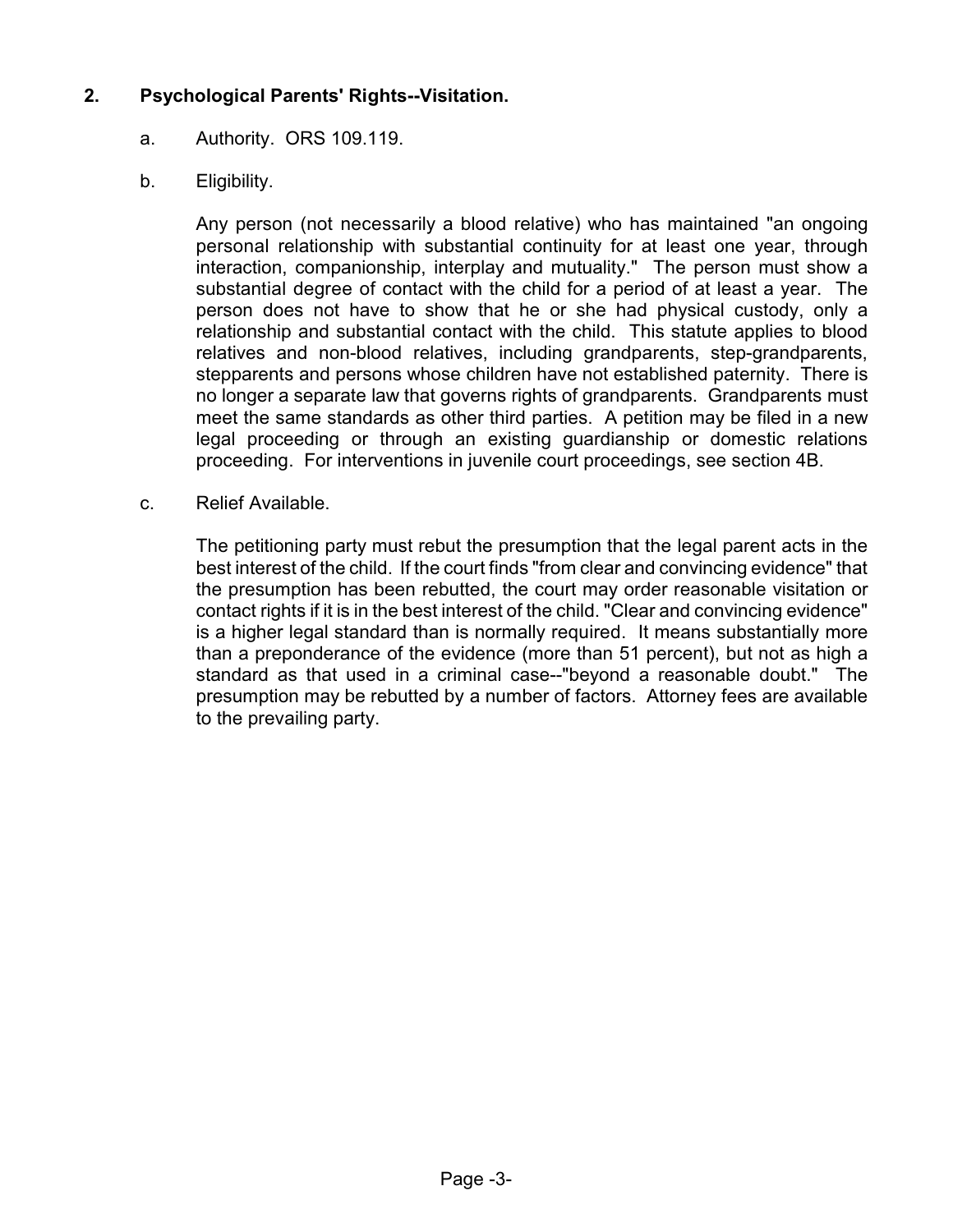# **3. Psychological Parents' Rights--Custody.**

- a. Authority. ORS 109.119.
- b. Eligibility.

A person petitioning for custody under this statute must show a "child-parent relationship." The statute defines "child-parent relationship" as follows:

"...a relationship that exists or did exist, in whole or in part, within the six months preceding the filing of an action under this section, and in which relationship a person having physical custody of a child or residing in the same household as the child supplied, or otherwise made available to the child, food, clothing, shelter and incidental necessaries and provided the child with necessary care, education and discipline, and which relationship continued on a day-to-day basis, through interaction, companionship, interplay and mutuality, that fulfilled the child's psychological needs for a parent as well as the child's physical needs. However, a relationship between a child and a person who is the foster parent of the child is not a child-parent relationship under this section unless the relationship continued over a period exceeding 12 months."

In other words, a person requesting custody must show that they had exclusive or shared physical custody of the child within six months before the petition. It does not include foster parents unless the relationship extended for a period of 12 months or more. Shared custody may not be sufficient unless the third party has " fulfilled the child's psychological needs for a parent as well as the child's physical needs."

c. Relief Available.

If the required relationship is shown, and if the presumption that a legal parent acts in the best interest of the child is rebutted (see Section 1 above) the court may award custody to the third party or appropriate visitation rights if it is in the best interests of the child. Upon filing the petition, the court may also award temporary custody, pending a final hearing.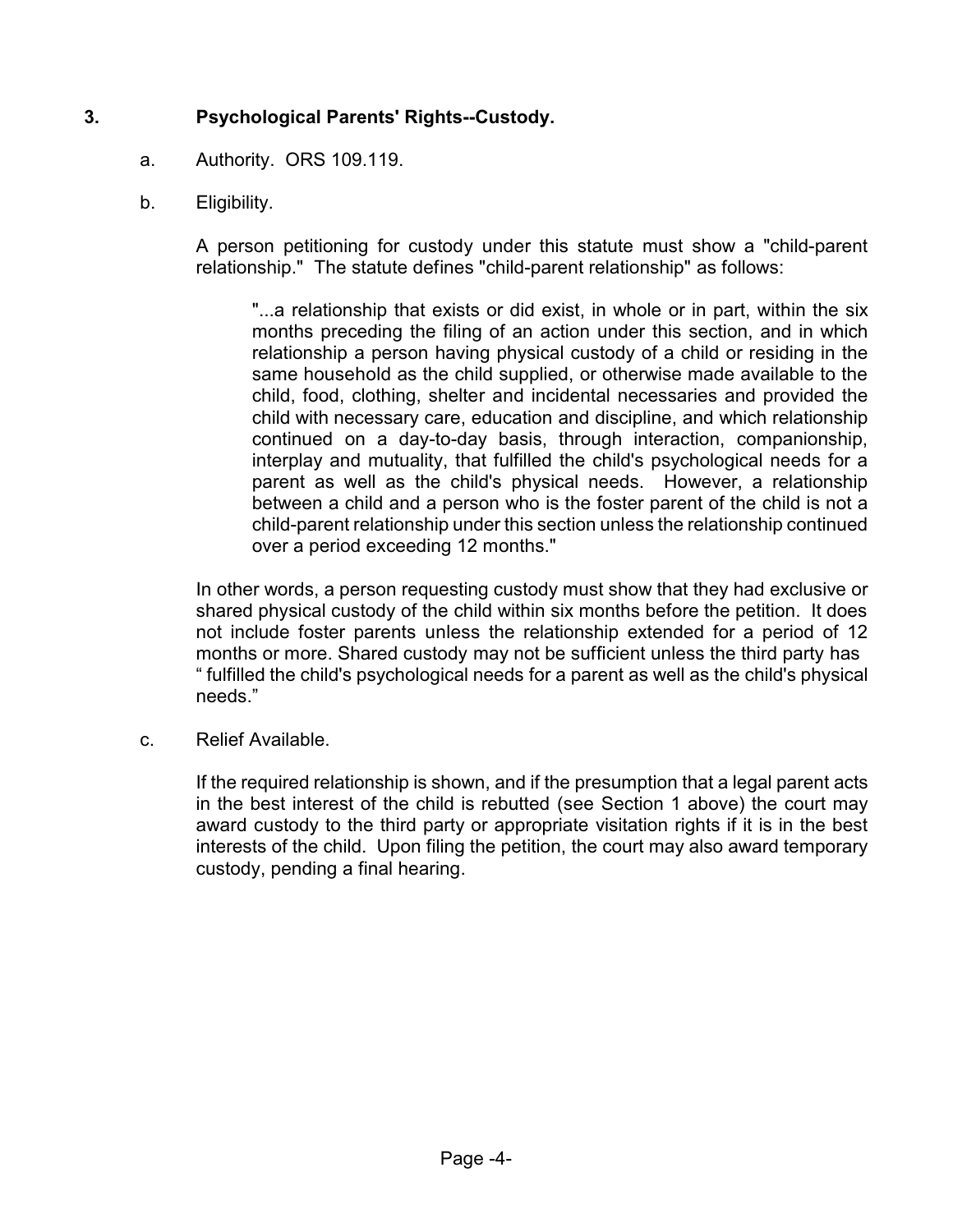## **4. Intervention by Psychological Parents and Grandparents – ORS 109.119; ORS 419B.116; and ORS 419B.875.\***

Except for grandparents who have some limited rights based upon their status as grandparents (see section 6D below), unless a person is allowed to "intervene" or granted rights of "limited participation", they are not parties, are not given formal notice of legal proceedings, and are not entitled to formally address the Court. Both grandparents, psychological parents and third parties may seek to intervene in family law proceedings affecting a child. Such persons may also seek to intervene in Juvenile Court proceedings.

a. Intervention in Circuit Court. ORS 109.119.

To intervene in circuit court, a person must allege that they have either a childparent relationship or an ongoing personal relationship, as well as alleging facts that the intervention is in the best interest of the child. If allowed, Intervention will provide the intervener with formal notice of legal proceedings and the right to present evidence to the court. It does not, however, guarantee any substantiative relief in the form of custody, visitation or contact rights. To obtain such rights, the party must overcome the presumption of a legal parent (*see* Sections 1-3 above).

b. Intervention in Juvenile Court Proceedings. ORS 419B.116.

In order to intervene in a juvenile court proceeding, a person must allege and prove that he/she has had a "care giver relationship". The care giver relationship must have existed during the year preceding the initiation of the juvenile court proceeding, for at least 6 months during the juvenile court proceeding (one year for nonrelated foster parents), or for at least one-half of the child's life if the child is less than 6 months of age. In order to demonstrate the care giver relationship, the person must also show physical custody or shared residence with the child, and that the person has provided the child on a daily basis with the love, nurturing and other necessities required to meet the child's psychological and physical needs. An intervener in a juvenile court proceeding will be given notice of court proceedings, the opportunity to present evidence and the opportunity to be considered as a visitation or placement resource for the child.\*

c. Rights of Limited Participation In Juvenile Court. ORS 419B.875.

Persons who do not meet the care giver standards for full intervention may nevertheless qualify for rights of limited participation. The person must file a motion and affidavit with the juvenile court at least two weeks before a proceeding in the case in which participation is sought.\* If the petition is granted, the court will determine what rights are given to the person, but rights will generally include at least notice of hearings and the right to present evidence.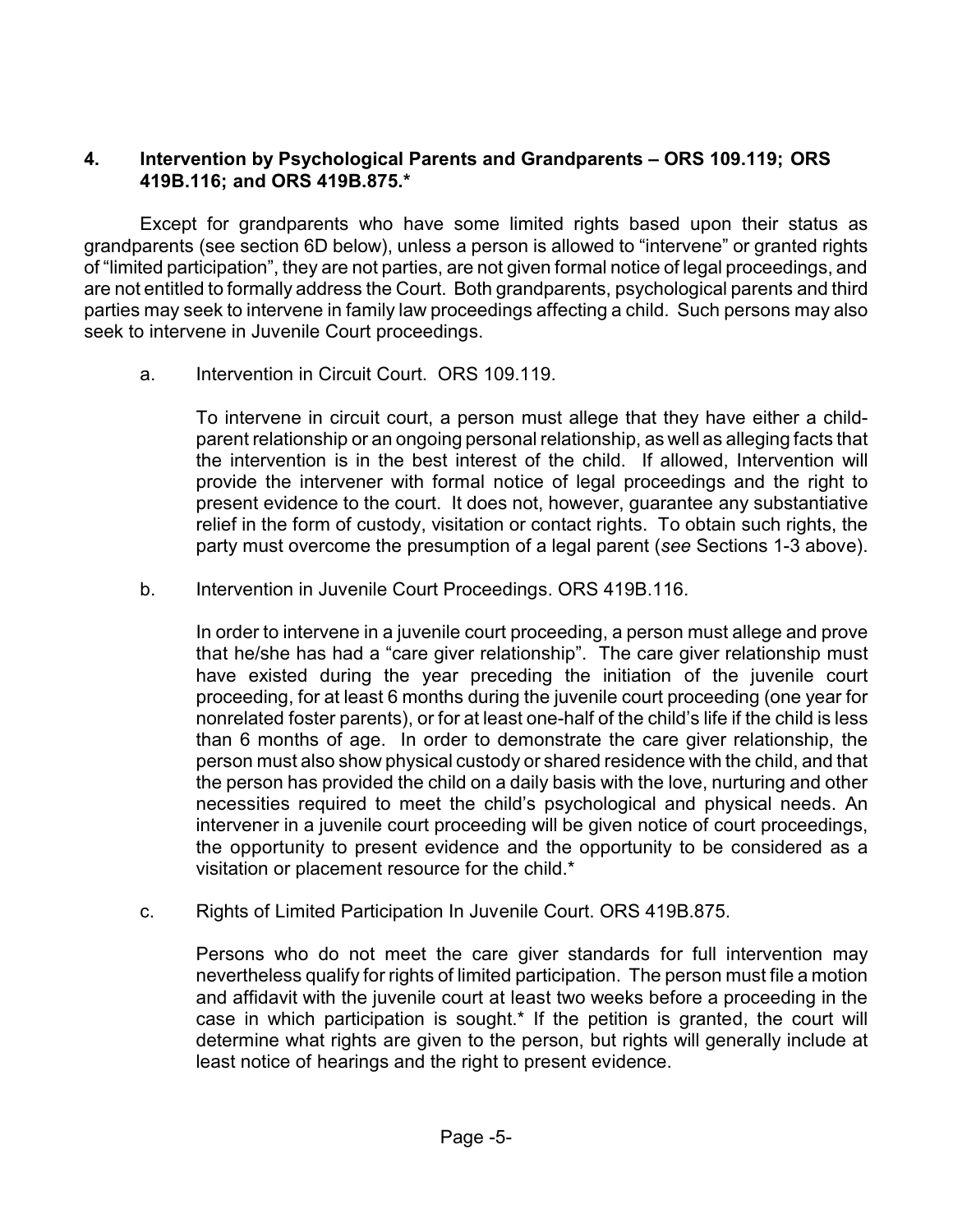*\* Obtaining intervention or rights of limited participation is very challenging. Persons seeking intervention or rights of limited participation in juvenile court must also prove to the court that the other participants (e.g., parents, child's attorney, Department of Human Services) cannot adequately present the case*.

## **5. Modification of Psychological Parents/Grandparent Visitation and Custody Orders.**

Modification of Orders under Amended ORS 109.119.

Once a visitation or custody order is issued under ORS 109.119, there is no need to re-litigate the issue of the presumption of the natural parent. In visitation cases, the modification standard is the "best interest of the child." In custody cases, before the best interest standard is reached, a moving party will have to show that there has been a substantial and unanticipated change of circumstances.

# **6. Juvenile Court Proceedings.**

- a. Authority. ORS Chapter 419B (dependency); ORS Chapter 419C (delinquency, criminal--dispositional stage only).
- b. How the State Obtains Custody of A Child.

The State of Oregon may obtain legal custody of a child if the child commits an act which would be a crime of they were adult, or if the child is subject to abuse, neglect, or abandonment by the parent or custodian. The state may also obtain custody of run-aways. When the state obtains custody, it almost always places the child with State Office for Services to Children and Families, now known as Department of Human Services (DHS), although it does have authority to place the child with a grandparent, blood relative or other appropriate person. DHS, by statute, must now take reasonable efforts to give notice to relatives and to favor relative placements over stranger placements. However, in the past this preference has often been ignored. Sometimes no contact is made with the extended family. Other times, DHS has a built-in prejudice against extended family because they fear the extended family will take the side of the former custodial parent and interfere with their efforts.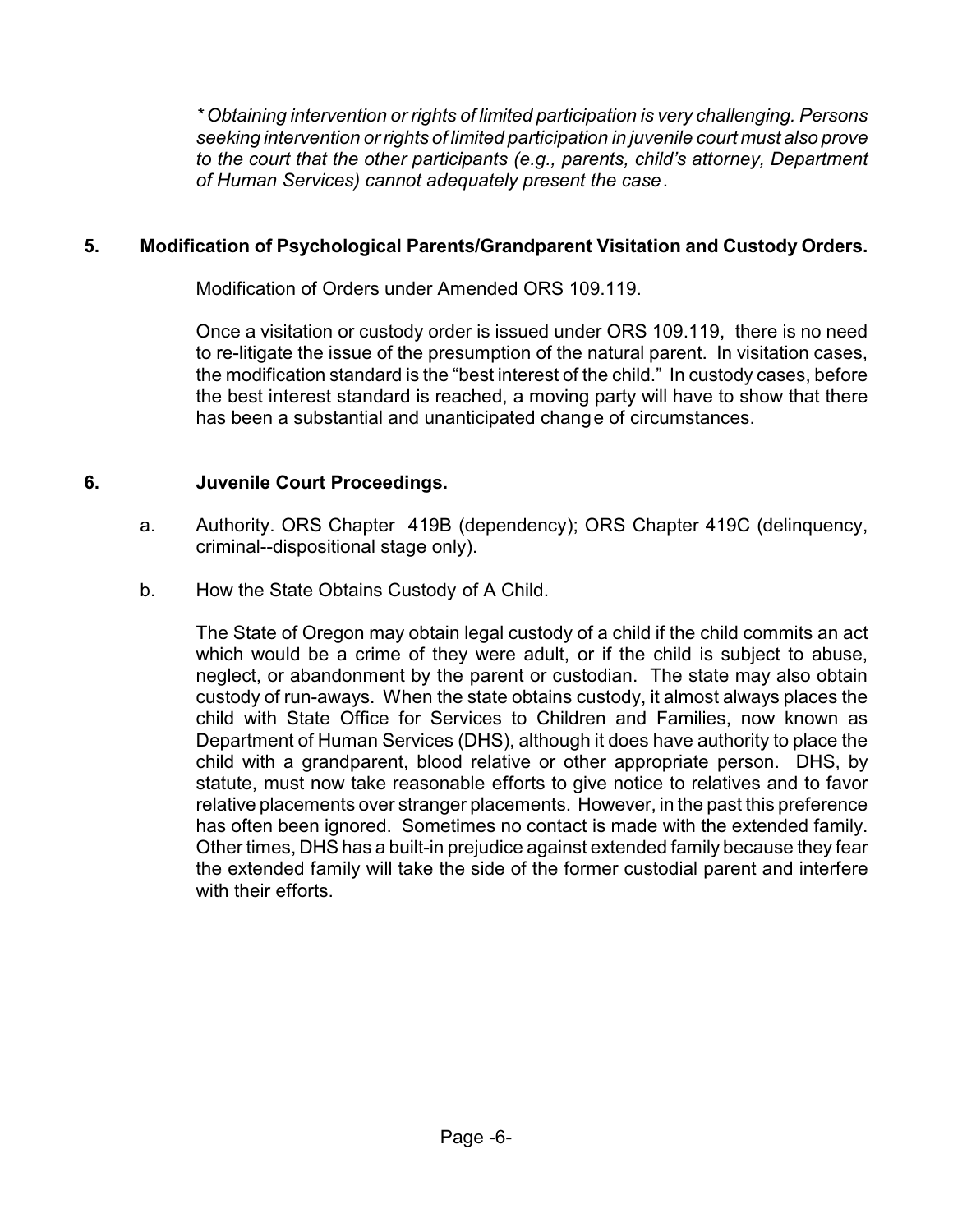c. Rights of Third Parties in Juvenile Court.

Juvenile Court proceedings are usually open to the public, particularly in noncriminal matters. See Section 4 above for rights of intervention and limited participation by third parties. Apart from those rights, the court is not required to hear from an extended family member unless he or she is called as a witness by the state (through DHS) or a party (mother, father or the child--through their attorneys). However, if a legal grandparent of a child requests in writing and provides contact information to DHS, the agency must give the legal grandparent notice of a hearing concerning the child and give the legal grandparent an opportunity to be heard. This does not make the legal grandparent a party to the proceeding. Persons interested in obtaining or maintaining their relationship with a child in the custody of the state should consider hiring an attorney and filing for intervention or rights of limited participation (see discussion above) and stay in close contact with the following individuals:

- i. DHS caseworker (consult phonebook for branch office nearest your home).
- ii. Juvenile Court counselor (Multnomah County: **503.988.3460**; Washington County: **503.846.8861**; Clackamas County: **503.655.8342**).
- iii. Court Appointed Special Advocate (CASA)--(In Multnomah County: **503.988.5115**; Washington County: **503.992.6728**; Clackamas County: **503.723.0521**) an advocate appointed by the court to look after the best interests of the child and report information to the court. Check with the Juvenile Court counselor for the name of the CASA, if one exists.
- iv. Child's attorney -- a court may, but is not required to appoint an attorney for the child. Again, check with the court, through the Juvenile Court counselor, for the name of the attorney.
- v. Attorneys for mother and father--again, check with the court to get in contact with mother or father's attorney.
- vi. Citizens Review Boards (CRBs) CRBs are volunteer panels established under state law assigned to review DHS cases approximately every six months. CRBs are volunteer citizens. While they do not participate directly in Juvenile Court proceedings, they prepare reports and make recommendations regarding whether DHS is on track in its placement and whether the child needs or is receiving appropriate representation from the CASA or attorney. (For general information about CRBs in Multnomah, Washington, or Clackamas Counties contact the Portland Regional office at 503.731.3007. Otherwise contact Rebecca Regello, Regional Field Manager for Multnomah and Washington Counties at 503.731.3206 or Dave Smith, Regional Field Manager for Clackamas County at 503.731.4356)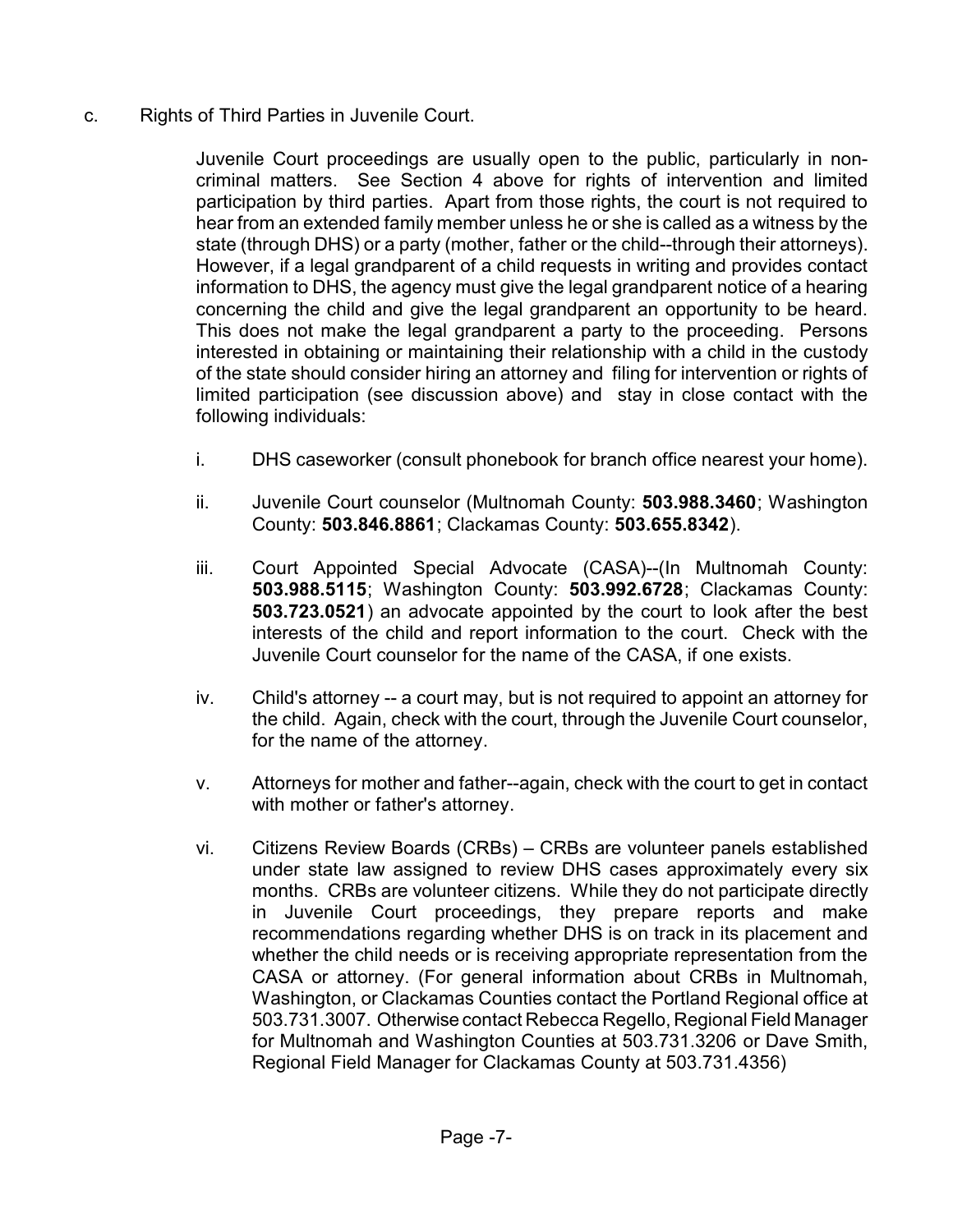- d. Rights of Grandparents and Foster Parents in Juvenile Court Proceedings.
	- I. Notice and the Opportunity To Be Heard (ORS 419B.875(7))

DHS is required to make diligent efforts to identify and obtain contact information for the grandparents of a child or ward committed to the department's custody. When the department knows the identity of and has contact information for a grandparent, the department shall give the grandparent notice of a hearing concerning the child or ward. Therefore concerned grandparents should give written notice and their contact information to DHS so they will be notified of hearings. If a grandparent is present at a hearing concerning a child or ward, the court shall give the grandparent an opportunity to be heard. This does not make the legal grandparent a party to the proceeding.

Foster parents present at a dependency hearing also have a right to be heard.

ii. Court Ordered Visitation and Contact (ORS 419B.876)

At a hearing concerning a child in the legal custody of DHS, a court may order visitation and/or contact and communication rights to a grandparent of the child. A grandparent seeking such rights must notify DHS and the other parties to the case at least 30 days before the date of hearing. To qualify, such grandparent must show that there was a pre-existing ongoing relationship with the child prior to the establishment of the wardship and that court ordered visitation or contact will not negatively impact the court's permanent plan for the child.

- e. Special Concerns.
	- I. If you do not believe the child's interests are being adequately represented, you may ask the court, through the Juvenile Court counselor, to appoint an attorney for the child.
	- ii. It is important in Juvenile Court that your primary goal be the best interests of the child. The court, and particularly DHS, are extremely wary where an extended family member strongly takes the position of the parent who has lost custody. In such a case, DHS may feel that the extended family member is interfering with their attempts to rehabilitate the parent, and DHS fears that the extended family member may not be able to protect the child. In some cases, it may be appropriate to strongly advocate the position of the parent who has lost custody. In other cases, it may be more appropriate to give emotional (and sometimes financial) support to the parent, without "taking their side."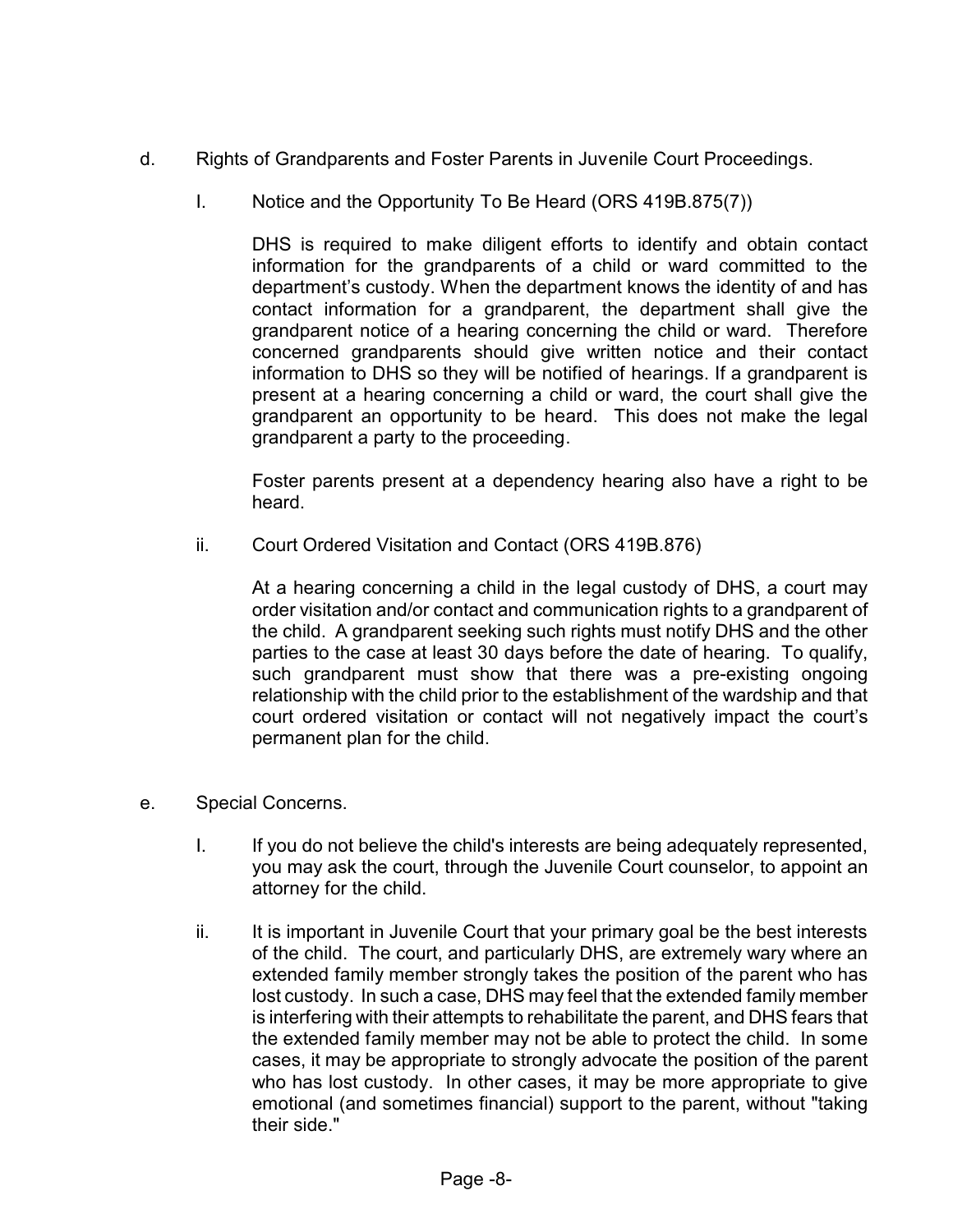iii. The state provides a foster care subsidy to children placed with strangers, but in many cases denies that subsidy to children placed with extended family members. An extended family member who receives physical custody of the child should make every effort to seek any foster care subsidy which may be available (TANF, Title IV(E); Non-Needy Relative Grant and/or the Oregon Health Plan).

#### **7. Adoption.**

- a. Authority. ORS 109.305-109.410.
- b. Eligibility.

Any person may seek to adopt a child. However, an adoption will not be granted unless the consent (or a waiver of the consent) is received from the child's birth parents. If the child's birth parents' rights have been terminated, then DHS must give its consent to the adoption. A birth parent's consent may be waived if paternity has never been established or if the birth parent willfully neglected or abandoned the child for at least one year prior to the adoption petition.

c. Relief Available.

If the adoption is granted, the person becomes the legal parent of the child. The effect of the adoption is to terminate the birth parents' rights.

d. Special Concern--Adoption and the Termination of Grandparents' Rights.

Since an adoption terminates the rights of the birth parents, it also has the effect of terminating the blood relationship of the grandparents. Therefore, it may be important to intervene in an adoption proceeding to protect your rights. Intervention has its own problems.

Notice to grandparents is required only in stepparent adoptions and then a motion for visitation rights must be filed within 30 days (see Section 6(e) below).

In non-stepparent adoptions. you may never find out about a pending adoption, because the law does not require notice to be given to extended family members- only to birth parents. Even if you do intervene, the court may permit the adoption to proceed and not award you any visitation with the child. Although it has not been conclusively determined, when a conflict exists between an extended family member and the new adoptive family, the court will give preference to the rights and concerns of the new adoptive family over the extended family member.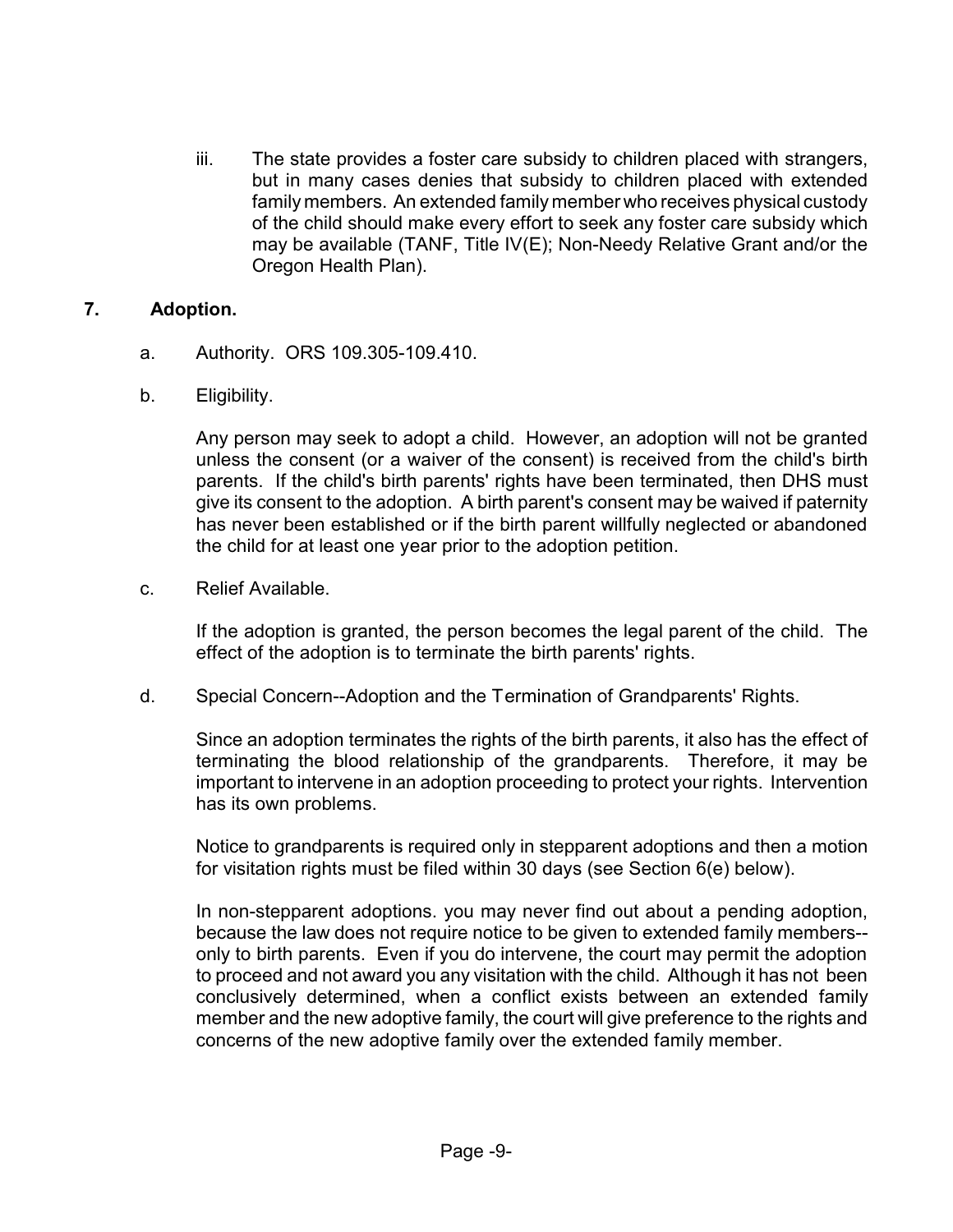A grandparent or current caretaker who seeks but is denied a request to be the adoptive parent may seek a review by DHS of the denial and thereafter a limited right to appeal to the Circuit Court for a review of the agency (DHS) decision.

See also Section 6(d) above (notice to grandparents of DHS hearings) and Section 8 below regarding guardianship options as alternatives to adoption.

e. Notice/Visitation Rights in Stepparent Adoptions. ORS 109.309; ORS 109.332.

In stepparent adoptions only, grandparents must be given notice of the proposed stepparent adoption by receiving a true copy of the adoption petition. Within 30 days of service of the petition, a grandparent may file a motion with the court seeking visitation rights after the adoption. Visitation rights will only be awarded if it can be established, by clear and convincing evidence, that visitation with the grandparent(s) is in the best interests of the child; that a substantial relationship existed prior to the adoption; and that establishing visitation rights will not interfere with the relationship between the child and the adoptive family. This law does not apply to independent or Department of Human Resources (DHS)-sponsored adoptions.

f. Open Adoption Agreements. ORS 109.305.

In both stepparent adoptions and non-stepparent adoptions (including independent and DHS cases), birth parents and adoptive parents may sign an "open adoption" agreement, allowing visitation with grandparents. This agreement is enforceable by the courts but does not otherwise affect the adoption.

#### **8. Guardianship.**

- a. Authority. ORS 109.056, 125.055, ORS 419B.365, ORS 419B.366.
- b. Types of Guardianship.
	- I. Juvenile Court Permanent Guardianship. The Juvenile Court may appoint a permanent guardian for a child *as an alternative to a formal termination of parental rights*. Although parental rights are not terminated, the parent could never have physical custody restored. The terms of contact between the child and the parent is determined by the Court and the guardian (ORS 419B.365).
	- ii. Juvenile Court Non Permanent Guardianship. The Juvenile Court may now also terminate DHS involvement and, maintain wardship but award a more traditional guardianship to a foster parent, relative or third-party. Unlike a permanent guardianship, this guardianship option provides for modification and a potential future termination and restoration of a natural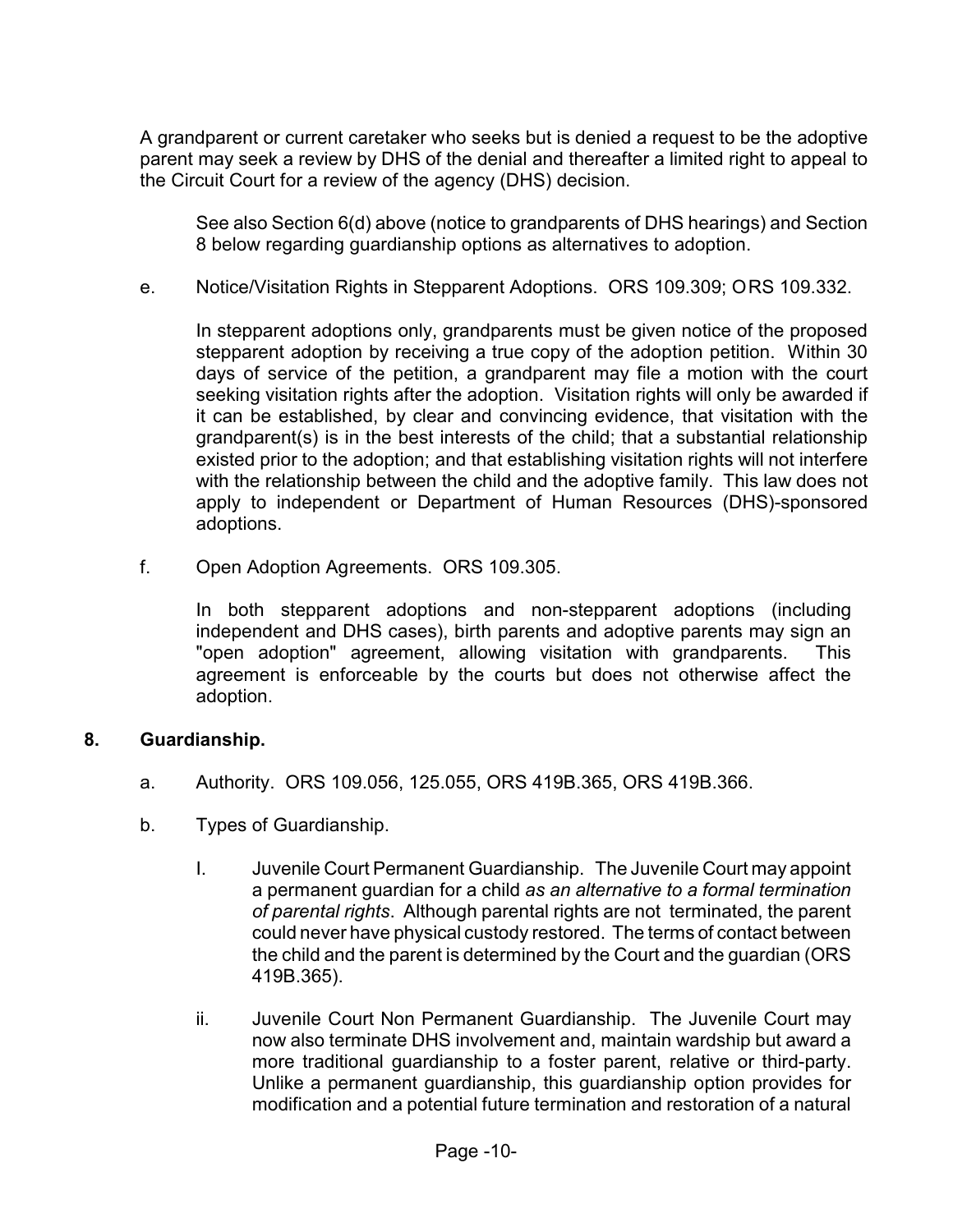parent's rights (ORS 419B.366).

- iii. Civil Court Guardianship. Any person may apply to the court to become a guardian of a minor under ORS 125.055. A person petitioning for a guardianship to the court must give appropriate notice to the child, the child's recent custodians, and the child's birth parents. In addition, the person must show a need for the guardianship, because the child's essential needs for physical health and safety are not being met. The court must find by clear and convincing evidence that the guardianship is necessary. The Court of Appeals has applied *Troxel v. Granville* to the guardianship context and therefore, to establish a guardianship, over the objection of a birth parent, it will be necessary to overcome the constitutional presumption in favor of the birth parent (see Section 1 above).
- iv. Delegation of Parental Powers. Under another statute, ORS 109.056, a parent, through a "power of attorney," can delegate their parental powers to another for a period not exceeding six months. This does not need to be filed with a court, but the power of attorney should be properly drafted and signed before a notary.
- v. Relative Caregiver Authority by Affidavit. ORS 109.575 authorizes a relative caregiver to consent to medical treatment and education for minors left in their care. The caregiver is require to complete a specific affidavit to utilize this authority and to attempt to give notice to the legal parent of his or her intent to exercise this authority.
- c. Relief Available.

A guardian has the powers and responsibilities of a parent, except that the guardian is not responsible to provide his or her personal funds to support the child. A guardian may petition for appropriate public assistance or child support from one or both of the child's parents.

## **9. Third Parties and Military Deployment of Parents**

Oregon law now allows a deployed parent to petition the court for visitation, during deployment, between the child of the deployed parent and a stepparent, grandparent, or other family member related to the child. The court must consider whether visitation will facilitate contact between the child and the deployed parent, the best interests of the child, and the third-party visitation factors in ORS 109.119.